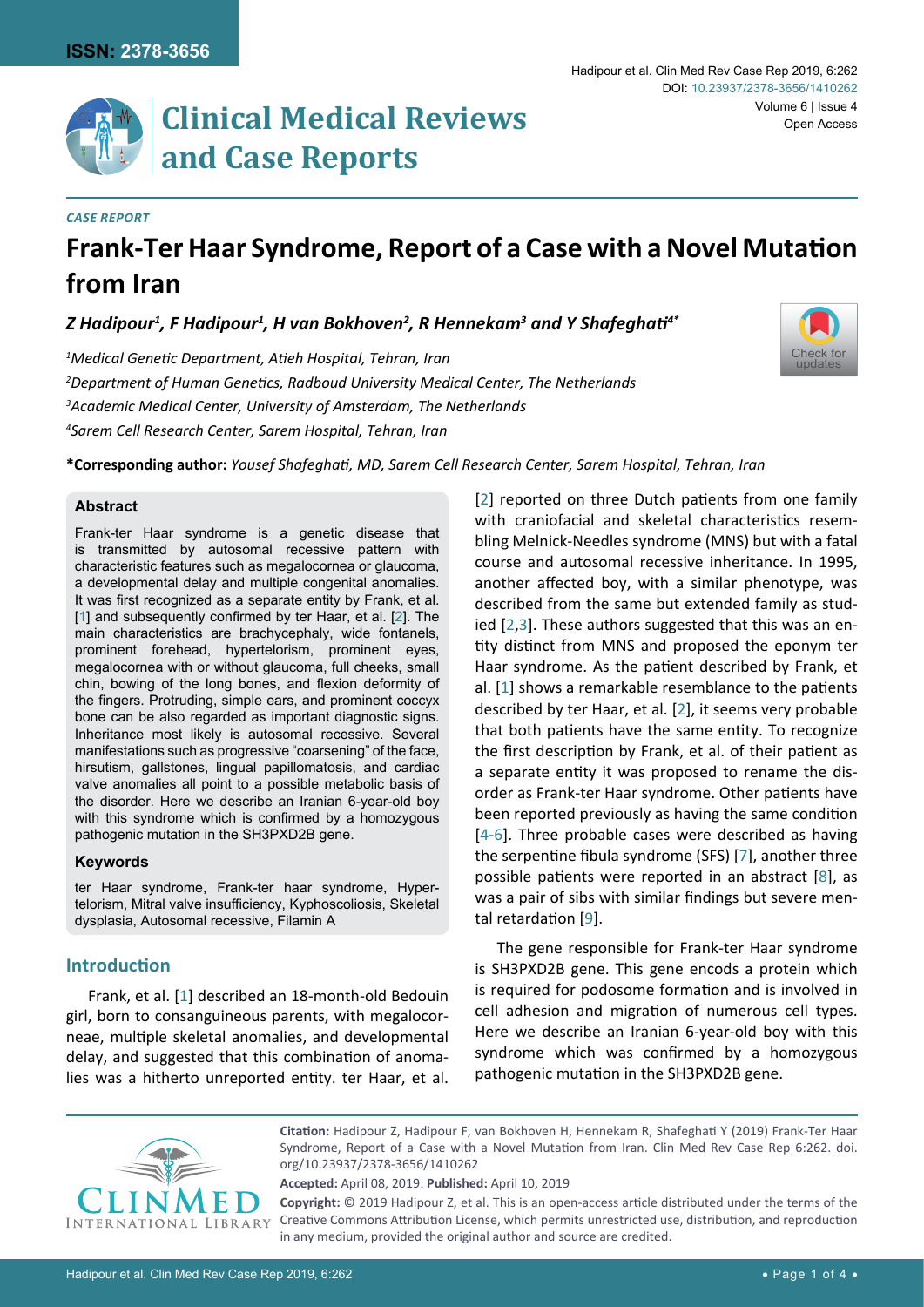## **Clinical Report**

This patient was a 5 years 8 months old Iranian boy, the firstborn child of a healthy parents and the only child of a complex consanguineous married couple. He was referred because of Multiple Congenital Anomalies and Dysmorphy. He was product of a normal and uneventful pregnancy, and normal vaginal delivery. Proband's BW was 3030 gm., H. 48 cm., and HC 32 cm. His measurements at present are 16 kg., 105, and 52 cm.

The cardinal features were: Prominent and bossing forehead, wide frontal, down slanted palpebral fissure, posterior rotated ears, short nose and anteverted nostril, prominent lip, hypodontia, gum hypertrophy, narrow palate, micrognathia, inverted nipples, ventricular septal defect, kyphoscolisis, joint stiffness brachycamptodactyly in hands, flat feet, and undescended testis.

The diameter of left cornea was 14 mm. and the other 12 mm., and optic swelling (papilledema) with optic atrophy. On a recent cardiac Echo, the findings were: Thick and mixomatous mitral valve, floppy mitral and tricuspid valves, and a history of small VSD that was closed spontaneously.

I have searched the literature and relevant softwares, and found some diagnosis. The diagnoses were: Oral-Facial-Digital syn., Oculo-Dento-Digital syn., Oto-Palato-Digital syn. and Weaver syndrome. I myself think the last one is better match with the problem. There was a suggestion for CDGs too.

I contacted with Prof. Hennekam in the AMC Amsterdam and sent the complete phenotype of this case. I attached some of photos that may show the phenotype better and I asked him to take a look and let me have his Idea regarding this case? His suggestion after a long time correspondence was Frank-ter Haar syndrome, and referred me to Prof. Hans van Bokhoven in Nijmegen asking him whether he would be prepared to study this patient on a research basis for the known gene. Prof. van Bokhoven told me the entity is heterogeneous. He has a few families in which he has been unable to find a SH3PXD2B mutation. He did whole exome sequencing in them quite some time ago and has had a small number of candidate genes. He suggested that one of the families was from Pakistan and told that he is not sure from which region in Iran your family is coming from and are they relatives? Indeed this family was not relative of Pakistani family.

## **Result**

I sent the blood sample of the patient to Prof. Hans van Bokhoven in Nijmegen with the diagnosis of Frankter Haar syndrome. He analysed the SH3PXD2B gene and the result was a homozygous pathogenic mutation in the SH3PXD2B gene. It was a nonsense mutation c.115G > T(p.(Glu39\* )) and truncation of the responsible protein and our clinical impression has been confirmed.

### **Discussion**

We present here an Iranian patient with clinical findings of Frank-ter-Haar syndrome. The combination of the craniofacial, cardiovascular, and skeletal anomalies support the unique nature of this syndrome. Comparison of the manifestation of this patient with those in previous reported is provided in the following table. Along with the symptoms regarded in the table there are additional signs such as downslanted palpebral fissure, posterior rotated ears, short nose and anteverted nostril, prominent lip, hypodontia, gum hypertrophy, narrow palate, micrognathia, inverted nipples, joint stiffness, brachycamptodactyly in hands, flat feet, and undescending testis [[1](#page-3-0)[-7\]](#page-3-5).

<span id="page-1-0"></span>

**Figure 1:** Facial Dysmorfisms: Full cheeks - Micrognathia - Course face; large eyes - Broad nasal tip - Anteverted nostrils; Malocclusion.

<span id="page-1-1"></span>

**Figure 2:** Flexion deformities of fingers - Short phalanges.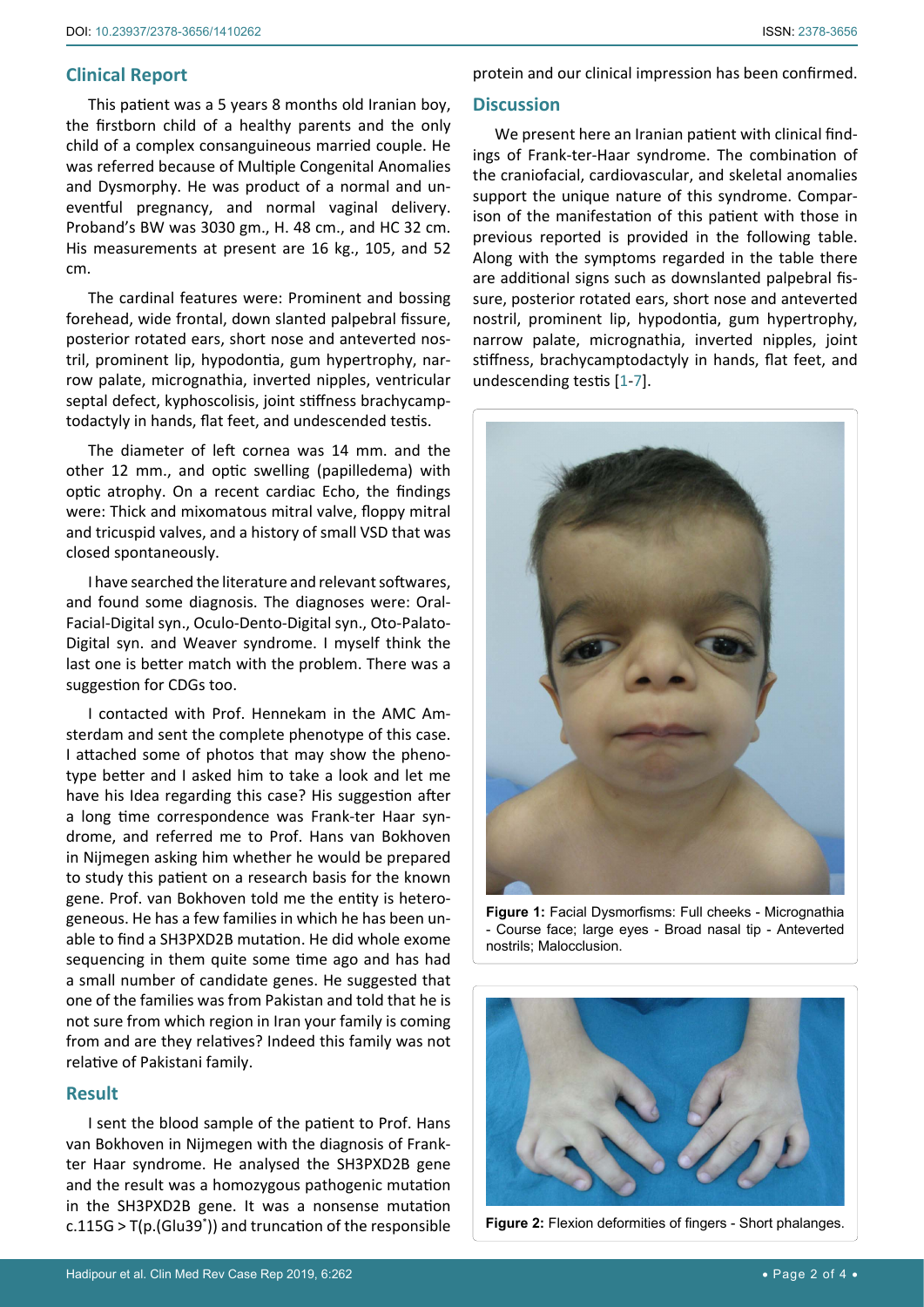Because of insufficient data the three cases described by Temtamy, et al. [[8](#page-3-6)] were not included. No specific ophthalmological investigation has been performed but the local pediatrician stated the corneae to be unusually large.

Frank-ter Haar syndrome is a rare genetic disorder

<span id="page-2-0"></span>**Table 1:** Frank-ter Haar Syndrome. Comparison of the present patient with those from literature.

| <b>Symptoms</b>               | <b>Our case</b> | Reported cases in |
|-------------------------------|-----------------|-------------------|
|                               |                 | literature        |
| Developmental delay           |                 | 9/13              |
| <b>Craniofacial anomalies</b> |                 |                   |
| Prominent forehead            | +               | 16/17             |
| Brachycephaly                 | $\ddot{}$       | 12/12             |
| Wide anterior fontanel        | $\ddot{}$       | 15/16             |
| Hypertelorism                 | $\ddot{}$       | 18/18             |
| Congenital glaucoma           |                 | 9/13              |
| Large corneae                 | +               | 13/15             |
| Prominent eyes                | $\ddot{}$       | 18/18             |
| Full cheeks                   |                 | 17/17             |
| Anteverted nostrils           | $\ddot{}$       | 14/16             |
| Broad mouth                   | $\ddot{}$       | 14/18             |
| Broad alveolar ridges         |                 | 5/7               |
| Micrognathia                  | $\ddot{}$       | 17/18             |
| Protruding ears               | +               | 11/16             |
| <b>Skeletal findings</b>      |                 |                   |
| Kyphosis                      | $\ddot{}$       | 5/11              |
| Pectus excavatum              |                 | 4/16              |
| Prominent coccyx              |                 | 10/11             |
| Bowing of long bones          | +               | 13/14             |
| Short hands                   | $\ddot{}$       | 11/15             |
| Flexion deformity hands       | $\ddot{}$       | 12/16             |
| Club feet                     |                 | 11/17             |
| <b>Cardiac manifestations</b> |                 |                   |
| Mitral valve anomaly          |                 | 5/9               |
| Double-outlet right ventricle |                 | 2/17              |
| Ventricular septal defect     | +               | 5/16              |

<span id="page-2-1"></span>

**Figure 3:** Mouth Deformities; High-arched palate - Gingival hypertrophy - Wide mouth.

that results in brachycephaly, a large anterior fontanelle, a prominent forehead, hypertelorism, prominent eyes, megalocornea with or without glaucoma, full cheeks and flexion deformities at the [Figure 1](#page-1-0) and [Figure 2](#page-1-1). All of the above mentioned features of the syndrome were also observed in our case. We believe our patient's fontanelle was open with also stenosis of some sutures.

The findings in our case report are similar to the ones described earlier on Frank-ter Haar syndrome [\(Table 1\)](#page-2-0), broad mouth, broad alveolar ridges, micrognathia, delayed dental development, delayed eruption, impacted

<span id="page-2-2"></span>

**Figure 4:** Sagittal craniosynostosis premature fusion of the calvarial sutures, skull MRI.

<span id="page-2-3"></span>

**Figure 5:** Skull X-Ray: Prominent forehead; small chin; brachycephaly; Wormian bones.